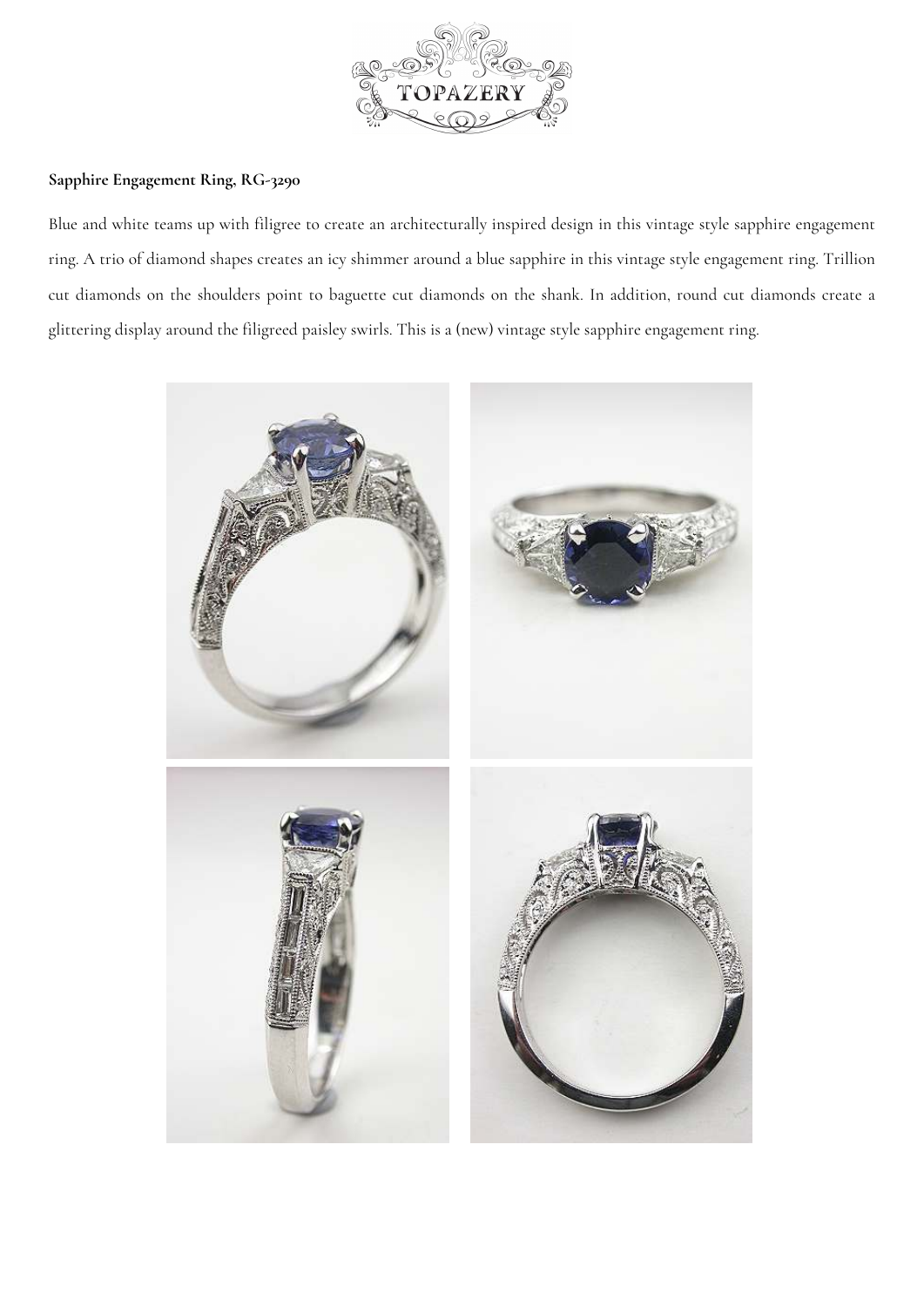

| Options                  | None                 |
|--------------------------|----------------------|
| Item #                   | rg3290               |
| Metal                    | 18k white gold       |
| Weight in grams          | 4.09                 |
| Condition                | <b>New</b>           |
| Diamond cut or shape     | straight baguette    |
| Diamond carat weight     | O.22                 |
| Diamond mm measurements  | 2.5XI.3 to 2.5XI.4   |
| Diamond color            | $\cal E$ to $\cal F$ |
| Diamond clarity          | VVSI to VS2          |
| Diamond # of stones      | $\,8\,$              |
| Diamond2 cut or shape    | round full           |
| Diamond2 carat weight    | 0.08                 |
| Diamond2 mm measurements | $0.8 - 1.0$          |
| Diamond2 color           | E to G               |
| Diamond2 clarity         | VVSI to VSI          |
| Diamond2 # of stones     | $24\,$               |
| Diamond3 cut or shape    | trillion             |
| Diamond3 carat weight    | O.24                 |
| Gemstone name            | Corundum (Sapphire)  |
| Gemstone cut or shape    | round                |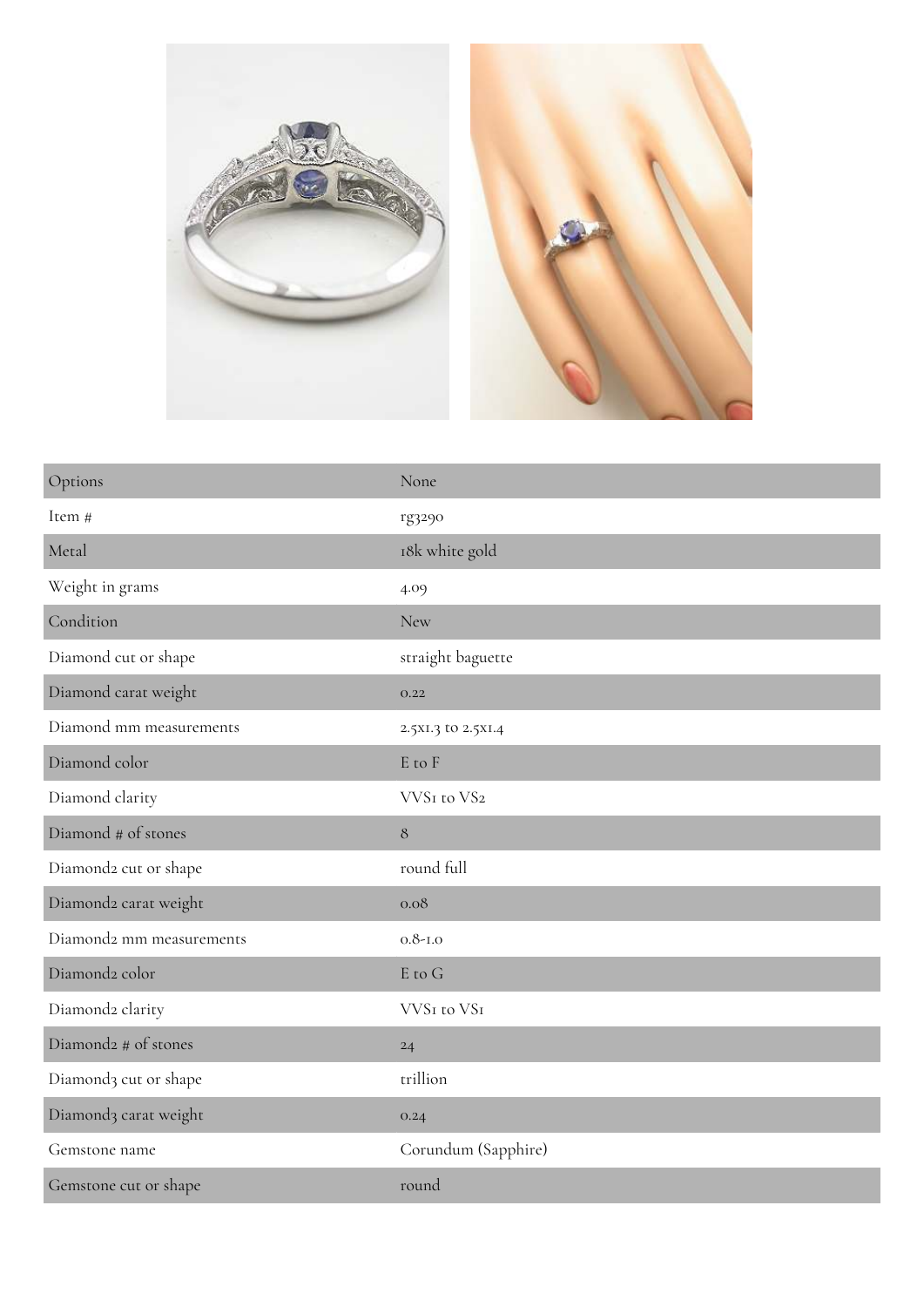| Gemstone carat weight       | <b>I.OO</b>                    |
|-----------------------------|--------------------------------|
| Gemstone mm measurements    | 5.92-5.96x3.77                 |
| Gemstone type               | Type II                        |
| Gemstone clarity            | <b>VS</b>                      |
| Gemstone hue                | very very slightly violet Blue |
| Gemstone tone               | $5 - 6$                        |
| Gemstone saturation         | $3 - 4$                        |
| Gemstone # of stones        | $\mathbf I$                    |
| Top of ring length (N-S)    | 5.96 mm [0.23 in]              |
| Top of ring width (E-W)     | 13.82 mm [0.54 in]             |
| MM width for wedding bands  | $3.53$ mm [0.14 in]            |
| Width of shank at shoulders | 2.90 mm [0.11 in]              |
| Width of shank at base      | $6.15$ mm $[0.24$ in]          |
| <b>Ring Size</b>            | 6.0                            |

## **Important Jewelry Information**

Each antique and vintage jewelry piece is sent off site to be evaluated by an appraiser who is not a Topazery employee and who has earned the GIA Graduate Gemologist diploma as well as the title of AGS Certified Gemologist Appraiser. The gemologist/appraiser's report is included on the Detail Page for each jewelry piece.

An appraisal is not included with your purchase but we are pleased to provide one upon request at the time of purchase and for an additional fee. The appraiser bases the value for the jewelry on the range of prices prevailing in the most common and appropriate retail markets on the date the appraisal is completed.

Diamonds, pearls and colored gemstones are graded by the grading standards as taught by the Gemological Institute of America (GIA). All measurements and carat weights are approximate, unless otherwise noted, and are determined without removing the stones from the mounting.

The process of determining when a jewelry piece is made and the period it belongs to is not an exact science. The determination is based on design, materials, hallmarks, signatures, and the manufacturing method. Circa dates and period assignments are made to the best of our abilities.

All pearls are cultured unless noted as natural. All gemstones have been treated by accepted industry standards unless noted otherwise.

Platinum refers to all metals in the platinum family and the alloys which are mixed with it -- palladium, platinum/iridium, and platinum/ruthenium and platinum/cobalt. A non-destructive acid scratch test is used to verify the metal in each jewelry piece. A refractometer is used to test gemstones.

Commputer monitors show colors differently; please keep in mind that the actual colors in a jewelry piece may be different from the colors displayed in the website photos.

Jewelry photographs are enlarged to show details. To help you determine if a jewelry piece is appropriate in terms of actual